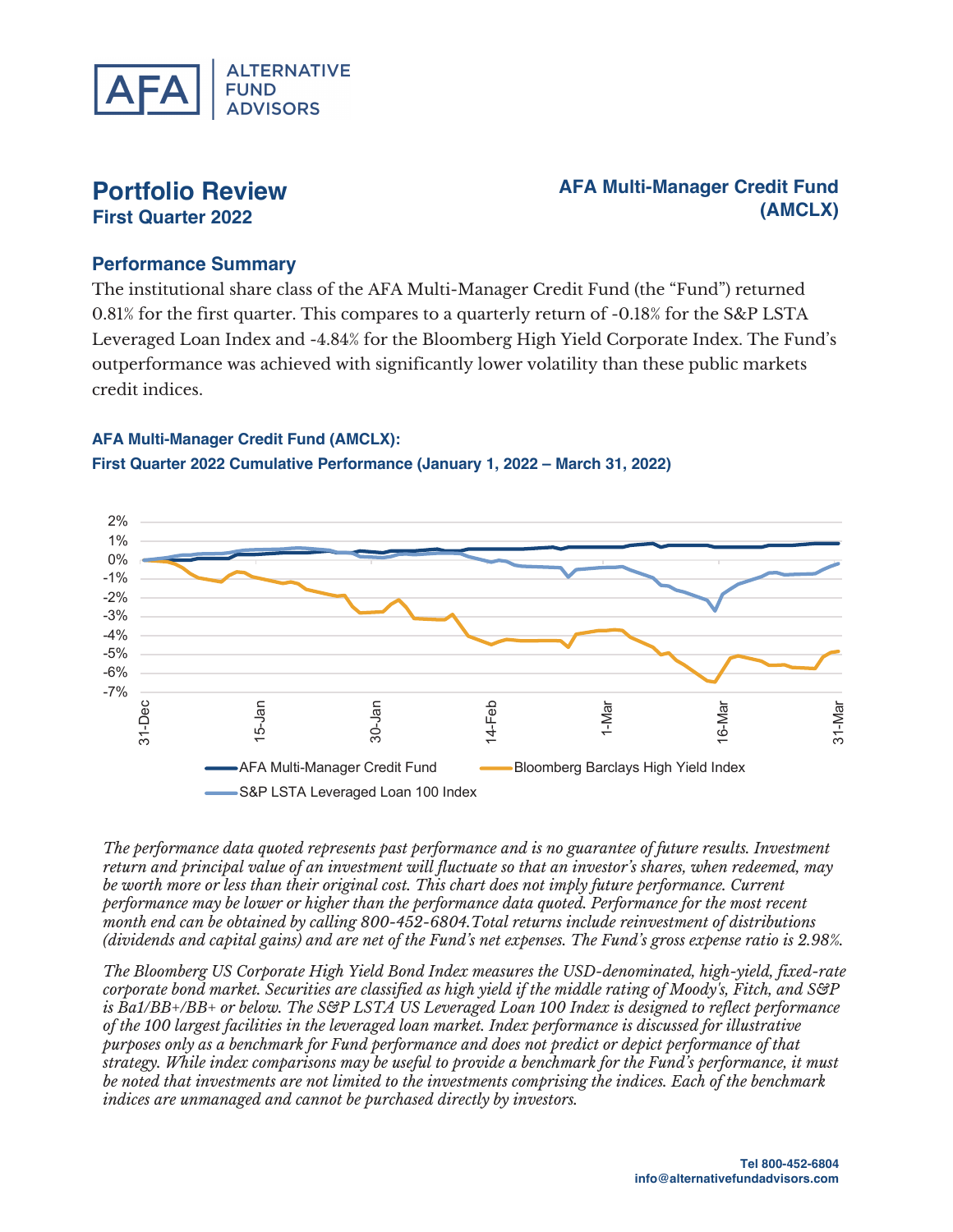

### **Performance Attribution by Sector**

The AFA Multi-Manager Credit Fund is composed of three portfolio strategy buckets: Specialty Finance, Stressed and Distressed, and Opportunistic strategies. The Specialty Finance and Stressed and Distressed buckets contributed positively to the performance this quarter. However, the Opportunistic bucket was slightly negative for the quarter. The Fund held seven different investments throughout the quarter. On April 1, 2022, the Fund added two new managers, both specialists in asset-based lending.

Notably during the quarter, the Fund closed a revolving line of credit with a banking partner. This line of credit is intended to provide additional investment flexibility and help minimize the cash drag that can be inherent in private asset strategies.

A summary of recent results and current activity for each bucket follows:

### *Specialty Finance Strategies*

Specialty Finance continued to provide attractive and steady returns for the quarter, contributing 1.06% to the Fund. All underlying strategies generated positive results, with a return driven almost exclusively by strong yields. There were no material credit events in the portfolio. Most importantly, we have seen very steady yields in the current strategies, despite extreme volatility in the public credit markets over the quarter.

As we communicated last quarter, we are focused on identifying and adding unique managers and strategies primarily focused on asset-based lending. While cash flow lending strategies such as sponsored middle- market direct lending have delivered fruitful returns over the last several years to the private credit universe, we believe more secured structures such as assetbased lending will benefit from the challenging backdrop over the coming years. We believe asset-based lending delivers a yield, volatility, and duration profile similar to cash flow lending, yet is far better positioned to weather a downturn in credit, given its stronger loan covenants and the ability of the lender to assume ownership of assets in the event of a default.

The two managers added to the Fund on April 1, 2022, are in the Specialty Finance bucket: Old Hill Partners and CoVenture. Old Hill Partners is an asset-based lender focused on small to middle-market enterprises. Examples of collateral they lend against include accounts receivable, inventory, machines, and equipment. CoVenture, also an asset-based lender, focuses on early-stage financial technology companies. Examples of collateral they lend against include digital video advertising revenues, accounts receivable, and consumer loans. We believe these new additions to the Fund will provide attractive returns as well as diversification across the niche markets of asset-based lending.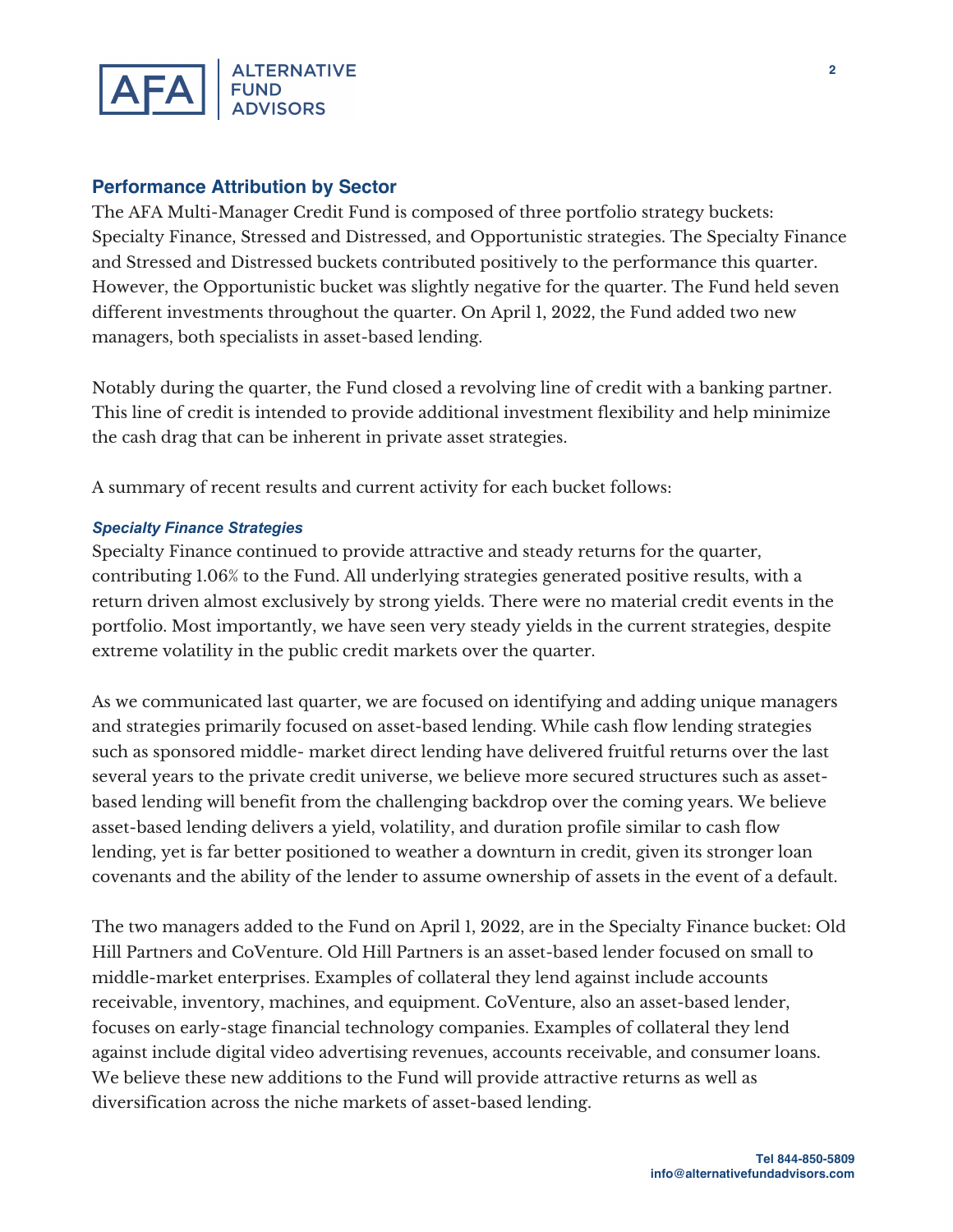

#### *Stressed and Distressed Strategies*

Stressed and Distressed strategies contributed 0.17% to the Fund for the quarter. This bucket consists of one strategy, the Lynx EBO Fund, which we added to the Fund on November 1, 2021. The Lynx EBO Fund holds non-performing government-backed mortgages, which we believe offer a favorable downside protection, since these mortgages are covered by government insurance. The Lynx team and their partners work directly with the underlying borrowers to either modify loans or create incentives to bring the borrowers current on their payments. They then sell the performing mortgages at a premium. This investment has performed well since we included it in the Fund.

Opportunities remain limited in this category, but we continue to evaluate managers so we can quickly deploy capital when they arise.

#### *Opportunistic Strategies*

Opportunistic strategies tend to invest in the less liquid segments of the public markets, such as structured credit, tradeable loans, convertible bonds, and high-yield bonds. The Fund's Opportunistic bucket struggled this quarter, detracting -0.10% to the Fund. Due to the combination of Russia's invasion of Ukraine and the US Federal Reserve actions of combating inflation with measured interest rate hikes, public credit markets experienced one of their worst quarters in recent history. Despite this backdrop, our managers that specialize in these more liquid markets held up extremely well, even though they delivered slightly negative returns.

We do not anticipate adding any new strategies to this bucket over the next few quarters, as we believe more attractive opportunities lie elsewhere in the market.

#### *Liquidity*

Liquidity holdings were a -.025 detractor to the Fund. The Fund's holding in the Vanguard Short-Term Bond ETF was the main culprit for this loss, as yields at the front end of the curve increased substantially due to a more hawkish Fed stance. We exited this position during the quarter as the market repriced the Fed hiking cycle. Currently our entire liquidity sleeve is in a money market account.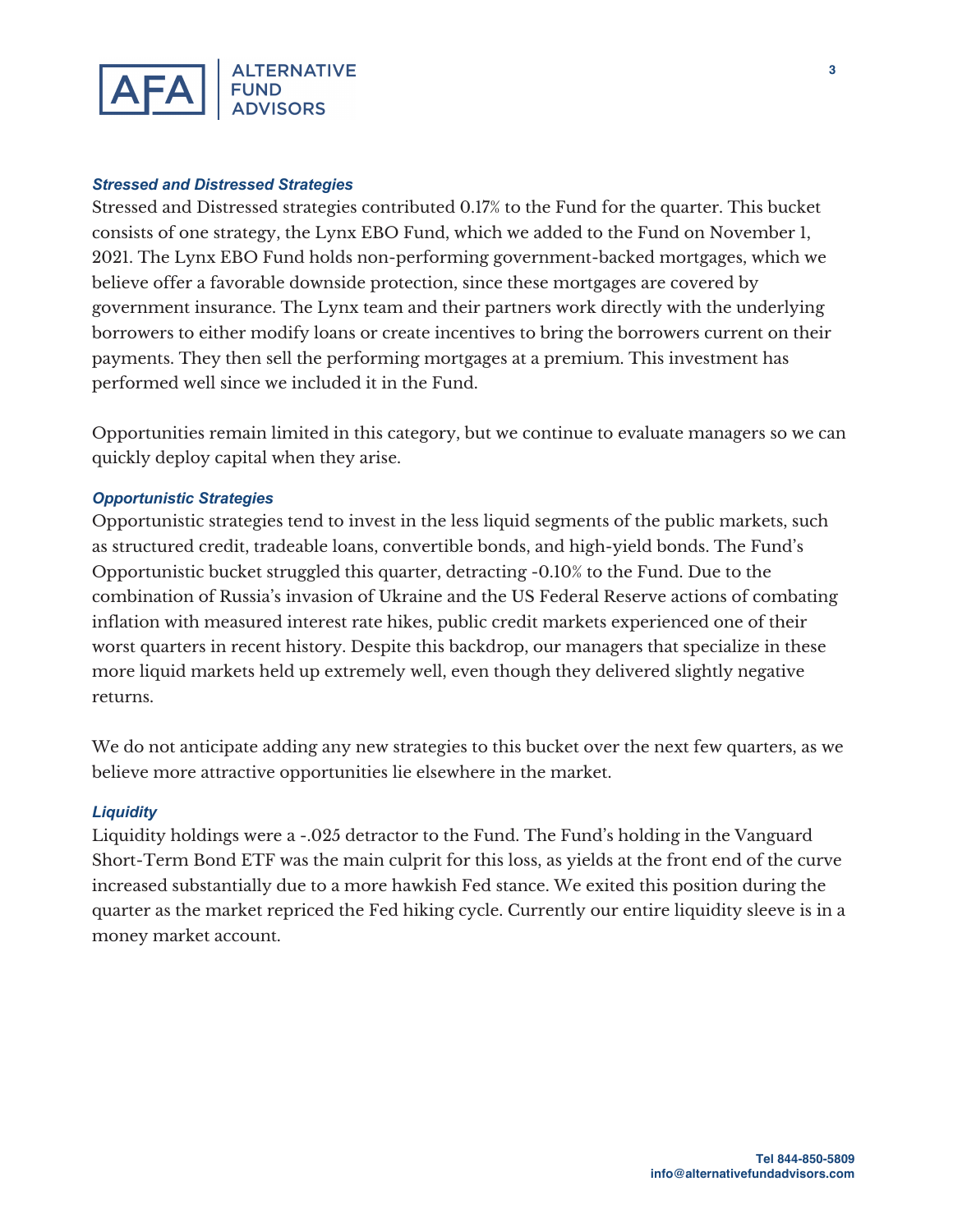

# **Transaction Highlight – Health Care Receivables**

*Each quarter we highlight one position within the portfolio to provide existing and prospective investors in the Fund with an inside look into the ways our managers seek to generate attractive returns. This month we showcase a new loan issued by CNH Finance (CNHF), our health care lending specialist.* 

During the quarter, CNHF made a loan to an operator of skilled nursing facilities located in the Northeast. The borrower recently purchased three facilities and required cash to support the ownership transition period and ongoing working capital needs. Given CNHF's specialty in the health care industry—particularly with skilled nursing facilities—a loan broker connected the borrower with CNHF. From there, CNHF performed rigorous due diligence on the borrower, including a field examination and detailed analysis of their books and records. They negotiated with the borrower to extend a line of credit, backed by the borrower's receivables due to them primarily from private insurance companies and government programs such as Medicare and Medicaid. As part of the terms of the loan, CNHF negotiated various covenants that the borrower must pass. Should the borrower default, CNHF will collect these payments due to the borrower, with no additional exposure to the borrower's business itself.

## **Concluding Thoughts**

The first quarter of 2022 certainly proved eventful, with war in Eastern Europe, the highest reported inflation since the mid-1980s, and volatility in the bond markets not seen since the early 1990s. Given those challenges, we were pleased with how the Fund performed through that turbulence and how it's positioned for the second quarter and beyond. We thank you for your continued interest and support as the Fund continues to grow. We look forward to supporting you in your quest to help clients achieve their financial goals, and are always available to discuss the Fund and the role it may play in client portfolios.